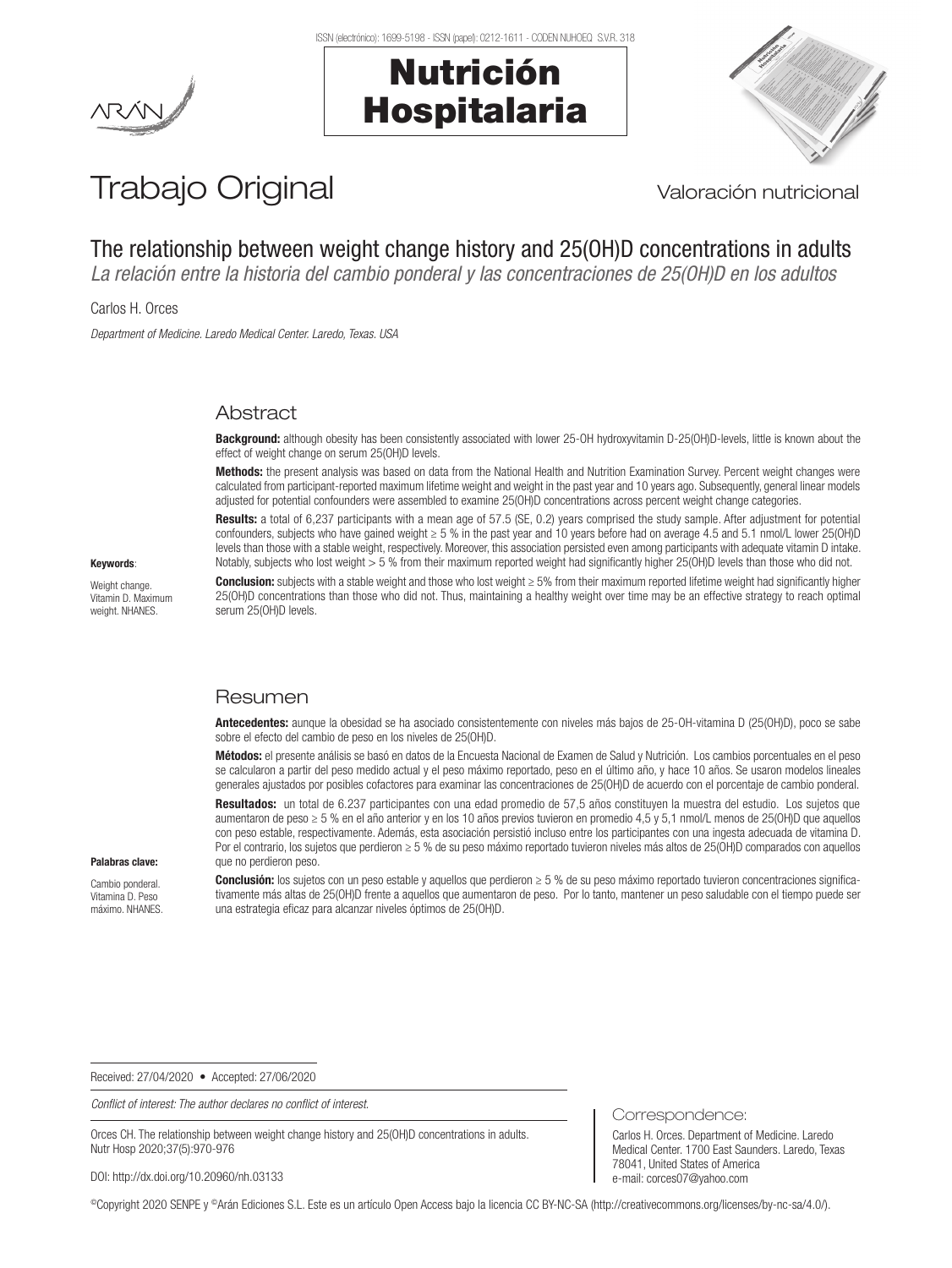### **INTRODUCTION**

The prevalence of obesity is increasing worldwide and accounts for the expanding prevalence of chronic comorbidities (1). Although low serum 25-hydroxyvitamin D (25(OH)D) concentrations have been consistently reported among obese subjects across different races and latitudes, the precise mechanism of this association has not been fully elucidated (2-6). However, previous studies have concluded that limited sun exposure, inadequate use of vitamin D supplements, decreased bioavailability of vitamin D once in fat tissue, or simply dilution of ingested or synthesized vitamin D in fat mass may explain low vitamin D status in subjects with obesity (7-9).

Clinical trials of restricted calories and exercise interventions among children and women with overweight and obesity have reported increasing serum 25(OH)D concentrations among those who achieved moderate weight loss. Similarly, a recent systematic review and meta-analysis of randomized and nonrandomized weight-loss trials reported that 25(OH)D concentrations were marginally increased with weight loss in comparison with weight maintenance under similar conditions of supplemental vitamin D intake (10-14).

Despite these facts, no previous population-based study has reported the effect of weight history on serum 25(OH)D and its metabolites concentrations. Therefore, the present study aimed to examine the relationship between short- and long-term weight change and weight loss from the maximum reported weight, and 25(OH)D concentrations in a nationally representative sample of adults.

#### **METHODS**

#### STUDY PARTICIPANTS

The National Health and Nutrition Examination Survey (NHANES) is a biannual cross-sectional study conducted by the National Center for Health Statistics of the Centers for Disease Control and Prevention. The purpose of the NHANES is to collect data about the health, nutritional status, and health of the noninstitutionalized civilian resident population of the U.S. Information about the analysis and reporting guidelines of the NHANES are described elsewhere (15).

#### WEIGHT HISTORY

In the Weight History section, participants aged 40 years and older were asked "How much did you weigh in pounds a year and 10 years ago? If you don't know your exact weight, please make your best guess." In the mobile examination center, body mass index (BMI) was calculated as weight in kilograms divided by height in meters squared, and then rounded to one decimal place. For this analysis, weight in pounds was converted to kg. Weight change was calculated by subtracting baseline measured weight from self-reported weight in the past year and 10 years ago.

Then, this result was divided by the baseline weight and reported as percent weight change. As previously described, weight change was defined as weight loss  $\geq$  5 %, stable weight as a change of  $< 5$ %, and weight gain as an increase of  $\geq 5$ % (16).

Weight change from subjects who reported their maximum weight was calculated based on the following question: "Up to the present time, what is the most you ever weighed? Percent change in weight from the patients' reports of their maximum reported lifetime weight was calculated, and weight loss was categorized as previously defined  $\langle$  < 5 % loss, 5 %-10 % loss, and  $>$  10 % loss). Percent change from reported maximum weight was corrected to 0 % if maximum weight was observed at the current evaluation (17). Obesity history was also categorized according to the subject's baseline BMI and estimated BMI 10 years ago, which was calculated by using subjects baseline measured height and reported weight 10 years ago. Subjects were then classified as never obese, previously obese and presently non-obese, previously non-obese and presently obese, and always obese (18).

### **COVARIATES**

In the demographic file, data on the following variables were obtained: examination period, age, gender, race/ethnicity, education, and ratio of family income to poverty threshold as a measure of socioeconomic status. Moreover, participants reported their smoking status and general health, which was grouped as good to excellent or fair to poor. Based on the 2018 Physical Activity Guidelines for Americans, the participants' leisure-time physical activity was classified as physically active, insufficiently active, or inactive (19). The NHANES dietary data were used to estimate vitamin D intake from the types and amounts of foods and beverages consumed during the 24-hour period prior to the interview. Similarly, the 30-day dietary supplement file was used to provide a summary record of the mean daily vitamin D intake from all supplements and antacids. Data were routinely examined for discrepancies and erroneous entries.

### 25(OH)D CONCENTRATIONS

The CDC developed the standardized liquid chromatography-tandem mass spectrometry (LC-MS/MS) to measure 25(OH)  $D_3$ , 25(OH) $D_2$ , and total 25(OH)D. For the LC-MS/MS method, total 25(OH)D (in SI units of nmol/L) was defined as the sum of 25(OH)  $D_3$  and 25(OH) $D_2$  and excluded the C3 epimer of 25(OH) $D_3$ . The LC-MS/MS method has better analytical specificity and sensitivity compared to immunoassay methods, and fixed analytical goals for imprecision ( $\leq 10$  %) and bias ( $\leq 5$  %) (20).

#### STATISTICAL METHODS

The characteristics of participants were reported as weighted percentages and mean values with their corresponding standard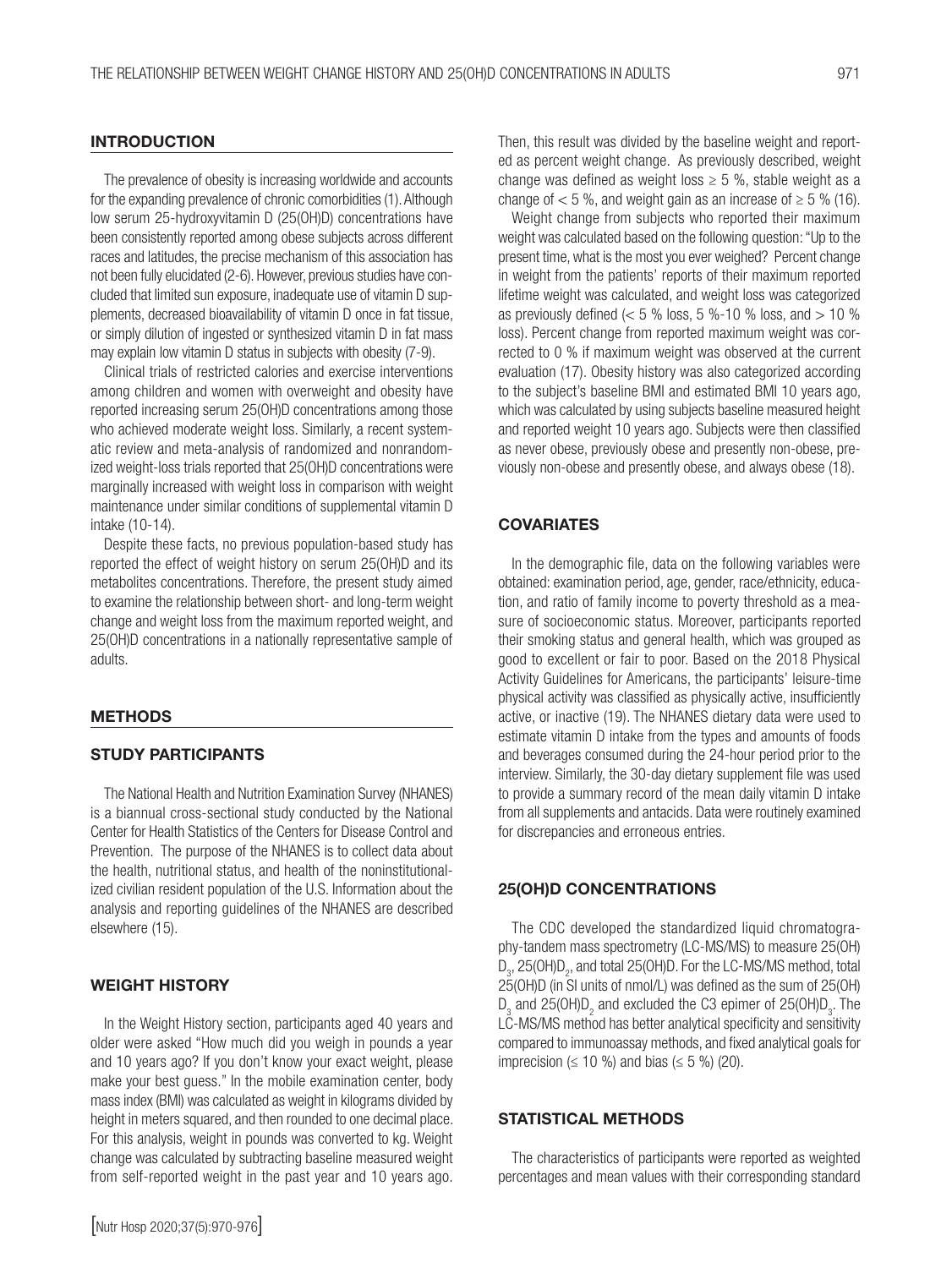errors. General linear models adjusted for possible confounders were used to examine the associations between percent weight change categories ( $\geq$  5 % weight loss, loss or gain weight < 5 %, and gain weight  $\geq$  5 %) in the past year and 10 years, and 25(OH) D concentrations. Similarly, 25(OH)D and its metabolites levels, stratified according to age groups, were compared by obesity history status in the previous 10 years. Moreover, the effect of progressive weight loss ( $> 10$  %, 5 to 10 %,  $< 5$  %, and 0 %) from the participants' maximum lifetime weight on 25(OH)D concentrations was also examined. Statistical analyses were performed using the SPSS Complex Sample software, V.17 (SPSS Inc, Chicago, Illinois, USA) to incorporate constructed weights and obtain unbiased, national estimates. A *p-*value < 0.05 was considered statistically significant.

#### **RESULTS**

A total of 6,237 participants with a mean age of 57.5 (SE, 0.2) years comprised the study sample. As shown in table I, the majority of participants were examined between May 1<sup>st</sup> to Oct 31th, were non-Hispanic whites, had some college education, and reported a sedentary lifestyle. Notably, 21 % and 47 % of participants had gained weight  $\geq$  5 % in the past year and 10 years, respectively. In contrast, an estimated 56 % of subjects had lost weight  $\geq$  5 % from their maximum weight, which was reported on average at 90.2 kg. Overall, 47.5 % (SE, 1.0) and 19.7 % (SE, 1.4) of adults aged 40 years and older reported taking vitamin D supplements and had evidence of vitamin D deficiency, respectively.

As shown in table II, participants who had gained weight  $\geq$  5 % in a year and in the past 10 years had considerably lower 25(OH)D<sub>3</sub> and 25(OH)D concentrations than those with a stable weight. Indeed, mean 25(OH)D level differences between subjects who gained weight and those with stable weight in the previous year and 10 years were 4.5 and 5.1 nmol/L, respectively. As expected, 25(OH)D concentrations were higher among participants with vitamin D intake  $\geq$  400 IU/day than among those without it. However, subjects who gained weight  $\geq 5$  % in the past year had significantly lower mean 25(OH)D levels than those with stable weight, irrespective of their daily vitamin D intake. In fact, the lowest mean 25(OH)D level was seen among participants who gained weight and had a vitamin D  $intake < 400$  IU/day (Fig. 1).

Table III shows 25(OH)D and its metabolites concentrations according to obesity history in the previous 10 years and stratified by age groups. In general, mean 25(OH)D and its metabolites levels were lower among middle-aged than in older adults. After adjustment for potential confounders, participants defined as always obese and those previously non-obese but presently obese had significantly lower 25(OH) $_{3}$  and 25(OH)D levels compared with their never obese counterparts. Notably, mean 25(OH)  $D_3$  and 25(OH)D levels were 10.6 and 10.0 nmol/L lower among subjects with obesity in the previous 10 years than among those never obese, respectively.

| Table I. Demographic characteristics    |
|-----------------------------------------|
| of participants in the NHANES 2011-2014 |

| יי אי זיי טאי ייטואיט ייט   |                     |                    |
|-----------------------------|---------------------|--------------------|
|                             | No.<br>participants | Weighted %<br>(SE) |
| Six-month period            |                     |                    |
| Nov 1st to Apr 30th         | 2,952               | 42.9 (4.7)         |
| May 1st to Oct 31th         | 3,285               | 57.1(4.7)          |
| Age (years)                 |                     |                    |
| 40-59                       | 3,280               | 59.6 (0.8)         |
| $\geq 60$                   | 2,957               | 40.4(0.8)          |
| Gender                      |                     |                    |
| Male                        | 3,048               | 48.9 (0.7)         |
| Female                      | 3,189               | 51.1(0.7)          |
| $BMl$ (kg/m <sup>2</sup> )  |                     |                    |
| Normal-weight               | 1,677               | 25.7(0.7)          |
| Overweight                  | 2,134               | 35.5(0.8)          |
| Obese                       | 2,426               | 38.8 (1.0)         |
| Race/ethnicity              |                     |                    |
| Hispanic                    | 1,261               | 10.5(1.4)          |
| Non-Hispanic white          | 2,682               | 73.0 (2.3)         |
| Non-Hispanic black          | 1,451               | 10.0(1.3)          |
| Other races                 | 843                 | 6.6(0.6)           |
| Education                   |                     |                    |
| Less than high school       | 2,218               | 26.9(1.6)          |
| High school graduate        | 1,597               | 26.1(1.1)          |
| Some college or AA degree   | 1,679               | 31.6(1.3)          |
| College graduate or above   | 740                 | 15.5(1.4)          |
| RIP                         |                     |                    |
| < 1.00                      | 1,125               | 11.9(1.1)          |
| $\geq 1.00$                 | 4,648               | 88.1(1.1)          |
| Smoking status              |                     |                    |
| Never                       | 3,285               | 52.0(1.1)          |
| Former                      | 1,795               | 29.7 (0.9)         |
| Current                     | 1,153               | 18.2 (0.9)         |
| Physical activity status    |                     |                    |
| Inactive                    | 3,387               | 50.2(1.4)          |
| < 150 min/week              | 1,001               | 16.6(0.9)          |
| $\geq 150$ min/week         | 1,845               | 33.2(1.2)          |
| Self-reported health status |                     |                    |
| Good to excellent           | 4,586               | 80.4(1.0)          |
| Fair to poor                | 1,649               | 19.6 (1.0)         |
| Vitamin D intake            |                     |                    |
| $< 400$ IU                  | 3,571               | 53.3(1.0)          |
| $\geq 400$ IU               | 2,666               | 46.7 (1.0)         |
| 25(OH)D level               |                     |                    |
| $< 50$ nmol/L               | 1,646               | 19.7 (1.4)         |
| $> 50$ nmol/L               | 4,591               | 80.3 (1.4)         |

*SE: standard error. AA: Associates of Arts; RIP: ratio of family income to poverty*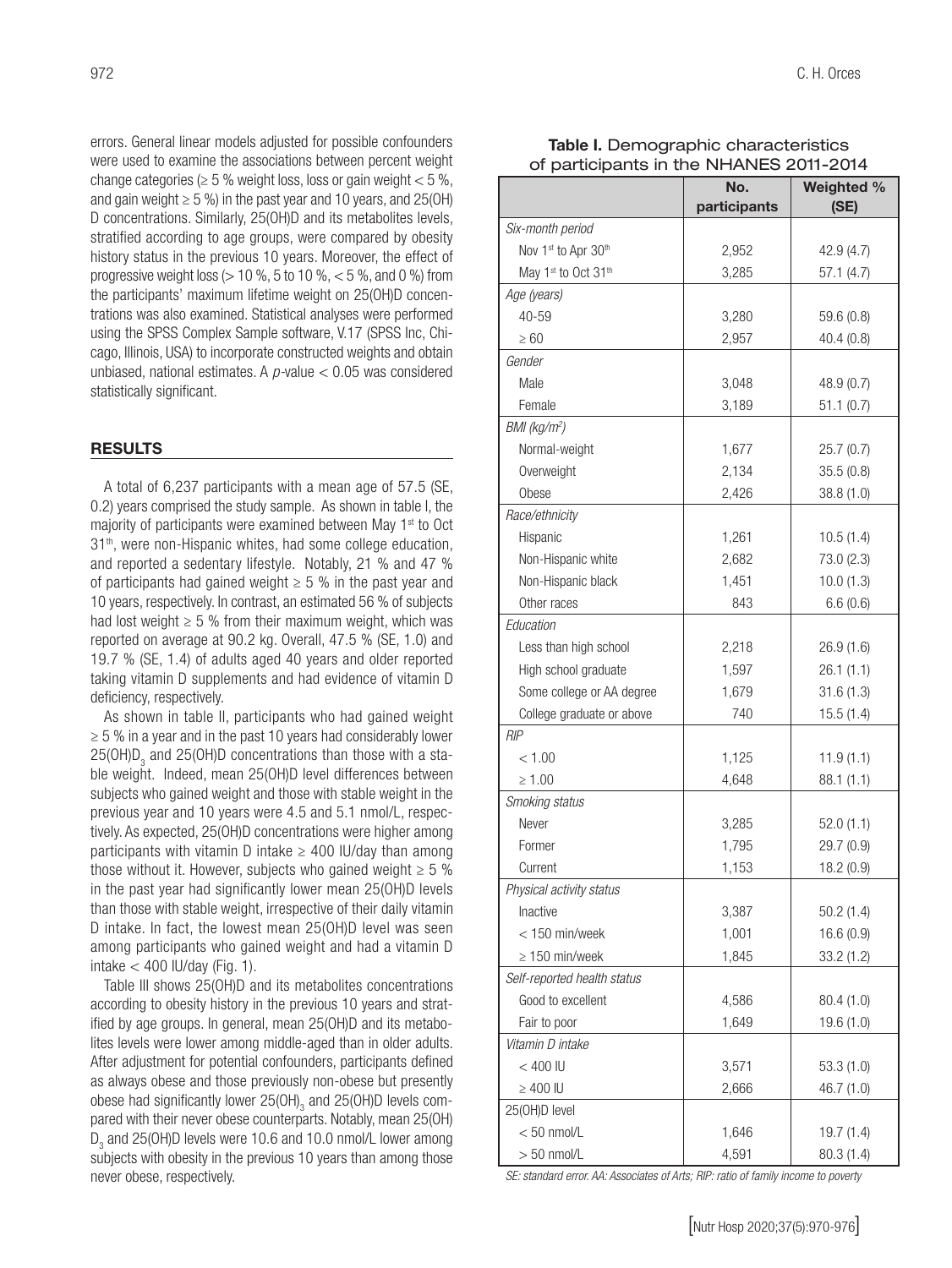| Weight change in one year    |                                            |                                             |                                            |  |  |  |
|------------------------------|--------------------------------------------|---------------------------------------------|--------------------------------------------|--|--|--|
| <b>Vitamin D</b><br>(mmol/L) | Weight loss ( $\geq$ 5 %)<br>$(n = 1,475)$ | Stable weight a<br>$(n = 3,382)$            | Weight gain ( $\geq$ 5 %)<br>$(n = 1,380)$ |  |  |  |
| $25(OH)D_3$                  | 71.7(1.4)                                  | 70.9(1.0)                                   | 65.9 $(1.0)^*$                             |  |  |  |
| 25(OH)D <sub>2</sub>         | 5.5(0.8)                                   | 4.4(0.4)                                    | 4.9(0.8)                                   |  |  |  |
| 25(0H)D                      | 77.2(1.0)                                  | 75.4 (0.9)                                  | $70.9(1.1)^*$                              |  |  |  |
| Weight change in 10 years    |                                            |                                             |                                            |  |  |  |
| <b>Vitamin D</b><br>(mmol/L) | Weight loss ( $\geq$ 5 %)<br>$(n = 1,473)$ | Stable weight <sup>a</sup><br>$(n = 1,812)$ | Weight gain ( $\geq$ 5 %)<br>$(n = 2,952)$ |  |  |  |
| $25(OH)D_3$                  | 77.7(1.1)                                  | 73.2(1.1)                                   | $67.1(1.0)^*$                              |  |  |  |
| 25(OH)D <sub>2</sub>         | 5.2(0.8)                                   | 4.0(0.3)                                    | 5.1(0.6)                                   |  |  |  |
| 25(0H)D                      | 76.9 (0.9)                                 | 77.3(1.1)                                   | $72.2(0.9)^*$                              |  |  |  |

# Table II. Serum 25(OH)D and metabolite levels across weight change history among adults

*Models adjusted for six-month study period, age, gender, race/ethnicity, education, poverty level, smoking status, physical activity, self-reported health, and vitamin D intake. a : Reference category (loss or gain weight < 5 %); \*: p-value < 0.05* 



#### Figure 1.

25(OH)D levels according to vitamin D intake and percent weight change in the past year.

Figure 2 shows adjusted 25(OH)D levels across the participants' percent weight change categories from their maximum weight. Notably, participants who lost weight had significantly higher total 25(OH)D levels than those with a present maximum

weight. For instance, participants who lost weight  $> 10$  %, 5 to 10 % or  $<$  5 % from their maximum had on average 5.2, 4.8, and 2.4 nmol/L higher 25(OH)D levels than those who did not, respectively.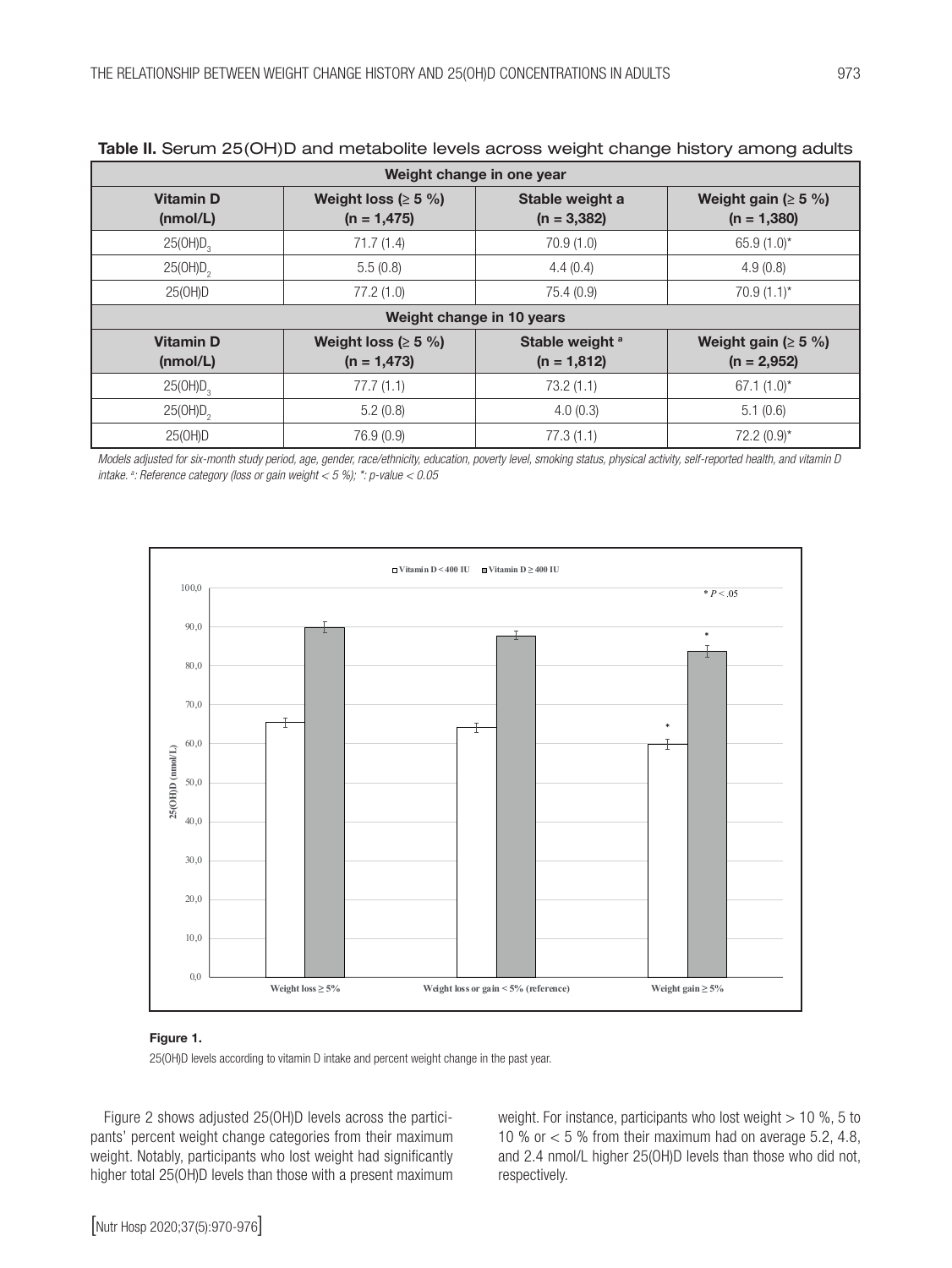# Table III. The association between obesity status in thes previous 10 years and 25(OH)D concentrations among middle-aged and older adults

|                              | Never obese<br>(reference) | <b>Previously obese</b><br>and presently non-<br>obese | <b>Previously non-</b><br>obese and presently<br>obese | <b>Always obese</b> |
|------------------------------|----------------------------|--------------------------------------------------------|--------------------------------------------------------|---------------------|
| 40-59 years <sup>a</sup>     |                            |                                                        |                                                        |                     |
| 25(OH)D <sub>3</sub>         | 70.1(1.0)                  | 68.0 (3.5)                                             | 61.7 $(1.7)^*$                                         | $60.1(1.1)^{*}$     |
| 25(OH)D <sub>2</sub>         | 3.3(0.3)                   | 3.2(0.8)                                               | 4.4(0.7)                                               | 4.1(0.6)            |
| Total 25(OH)D                | 73.4 (0.9)                 | 71.3(3.1)                                              | 66.1 $(1.5)^*$                                         | 64.2 $(1.1)^*$      |
| $\geq 60$ years <sup>a</sup> |                            |                                                        |                                                        |                     |
| 25(OH)D <sub>3</sub>         | 79.4 (1.3)                 | 74.8 (1.7)                                             | $71.4(1.9)$ *                                          | 68.6 $(1.4)^*$      |
| 25(OH)D <sub>2</sub>         | 6.4(1.0)                   | 5.8(1.2)                                               | 6.2(1.2)                                               | 6.8(1.0)            |
| Total 25(OH)D                | 85.9(1.2)                  | 80.7(3.0)                                              | $77.6(2.3)$ *                                          | $75.5(1.2)^*$       |
| <b>Total</b> <sup>b</sup>    |                            |                                                        |                                                        |                     |
| 25(OH)D <sub>3</sub>         | 73.9(1.0)                  | 70.7(2.1)                                              | 65.7 $(1.4)^*$                                         | $63.3(1.0)^{*}$     |
| 25(OH)D <sub>2</sub>         | 4.5(0.5)                   | 5.2(0.6)                                               | 4.3(0.8)                                               | 5.2(0.6)            |
| Total 25(OH)D                | 78.5 (0.8)                 | 74.9 (1.4)                                             | $70.9(1.4)^*$                                          | 68.5 $(1.0)^*$      |

*a : Model 1 adjusted for six-month study period, gender, race/ethnicity, education, poverty level, smoking status, leisure-time physical activity, self-reported health, and vitamin D intake; b : Model 2 adjusted for age and all variables in model 1; \*: p-value < 0.05.*



#### Figure 2.

Percent weight change from self-reported maximum weight and 25(OH)D levels.

# **DISCUSSION**

The present findings suggest that adults who maintained a stable weight over time had significantly higher 25(OH)D<sub>3</sub> and 25(OH)D concentrations than their counterparts who gained weight. Notably, 25(OH)D and its metabolites concentrations were similarly distributed across weight change in the past year and over the past 10 years. For instance, 25(OH)D levels were 4.5 and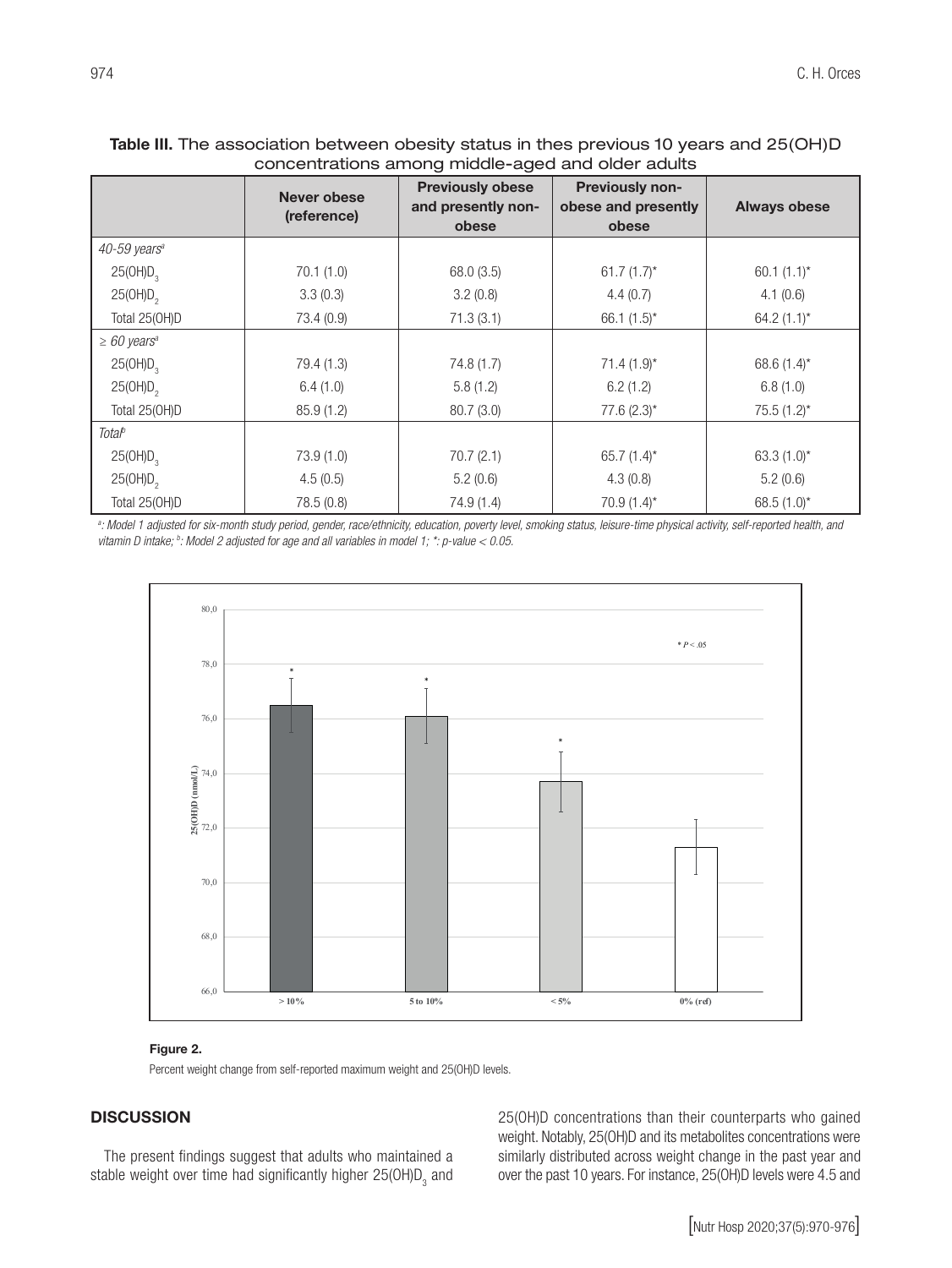5.1 nmol/L lower among participants who gained weight  $\geq$  5 % in the previous year and since 10 years ago when compared with those with stable weight, respectively. In contrast, 25(OH) D levels were marginally increased in participants who had lost weight  $\geq 5$  % in the previous year.

The study results are consistent with those from a recent systematic review and meta-analysis of 4 randomized and 11 nonrandomized clinical trials of caloric restriction and exercise in which 25(OH)D levels slightly improved with weight loss in comparison with weight maintenance under similar conditions of supplemental vitamin D intake (14). Likewise, Pannu et al., in a meta-regression analysis of clinical trials, reported a small increase in 25(OH)D levels after weight loss in obese subjects not taking vitamin D supplements (21). Moreover, participants who gained weight  $\geq 5$ % in the past year had significantly lower 25(OH)D levels than their counterparts with stable weight, irrespective of their daily vitamin D intake. However, subjects who gained weight and reported taking vitamin D ≥ 400 IU/d had on average 23.9 nmol/L higher 25(OH)D levels than those who did not.

Notably, participants who lost weight from their maximum reported weight had significantly higher 25(OH)D levels than those who did not, which was more marked among subjects who lost weight ≥ 5 %. The present findings are consistent with the results from the diabetes prevention program, in which participants in the lifestyle intervention who lost a mean body percent of 7.3 % in the first 6 months had mean 25(OH)D levels 0.8 ng/mL higher than those in the placebo group who lost only 0.4 % (22). Thus, the study findings suggest that adipose tissue is a storage site for vitamin D, which may be slowly released into the circulation in subjects who lose weight through lifestyle interventions. Since exercise is a powerful stimulus for lipolysis, it is feasible that the vitamin D deposited in adipocytes may be mobilized by increasing physical activity (23). Moreover, the increased 25(OH)D levels across weight loss categories from the subjects' maximum reported weight found in the present study do not support the hypothesis of sequestration of dietary or endogenous synthesis of cholecalciferol in the fatty tissue in subjects with obesity (7). For instance, a recent study conducted to examine the association between leisure-time physical activity and 25(OH)D concentrations among older adults demonstrated that obese subjects physically active had on average 9.2 nmol/L higher 25(OH)D<sub>3</sub> levels than their counterparts with a sedentary lifestyle (24).

The study results are in agreement with the vitamin D dilutional model previously described by Drincic et al., in which any given increment of cholecalciferol would be distributed not only in the serum, but also in the totality of body fat. Accordingly, if the fat mass is twice as much in an obese subject as compared to a normal-weight subject, then the induced rise in serum cholecalciferol would be roughly predicted as half as much (8). Similarly, a cross-sectional study designed to compare vitamin D concentrations in subcutaneous and omental adipose tissue between women with obesity and those without obesity scheduled for surgery concluded that the enlarged adipose mass in subjects with obesity serves as reservoir for vitamin D, and that the increased amount of vitamin D required to saturate this compartment may predispose

individuals with obesity to inadequate serum 25(OH)D levels (25). Of relevance, Ganfloff et al., in a 1-year lifestyle interventional study among men with obesity not taking vitamin D supplementation, described that the visceral adipose tissue was the adipose depot most correlated with increasing 25(OH)D levels (26).

Several limitations should be mentioned while interpreting the results. First, percent weight change over time was calculated from participants' self-reported weight, which may have been a source of recall bias. Nevertheless, a recent report from the Finnish twin study demonstrated high correlations between self-reported and measured anthropometric values (27). Second, sunlight exposure and sun protection measures were not included in the present analysis, which may have affected the synthesis of vitamin D. Third, the effect of latitude on subject 25(OH)D levels was undetermined. Despite these limitations, the present population-based study is the first to demonstrate a significant relationship between weight change history and 25(OH)D concentrations.

In conclusion, subjects with a stable weight or those who lost weight  $\geq$  5 % from their maximum lifetime weight had significantly higher 25(OH)D concentrations than their counterparts who gained weight over time. Thus, maintaining a healthy weight may be an effective strategy to reach optimal serum 25(OH)D levels.

#### **REFERENCES**

- 1. Bovet P, Chiolero A, Gedeon J. Health effects of overweight and obesity in 195 countries. N Engl J Med 2017;377:1495-6. DOI: 10.1056/NEJMc1710026
- 2. Liel Y, Ulmer E, Shary J, Hollis BW, Bell NH. Low circulating vitamin D in obesity. Calcif Tissue Int 1988;43:199-201.
- 3. Palacios C, Gil K, Pérez CM, Joshipura K. Determinants of vitamin D status among overweight and obese Puerto Rican adults. Ann Nutr Metab 2012;60:35-43. DOI: 10.1159/000335282
- 4. Savastano S, Barrea L, Savanelli MC, Nappi F, Di Somma C, Orio F, et al. Low vitamin D status and obesity: Role of nutritionist. Rev Endocr Metab Disord 2017;18:215-25. DOI: 10.1007/s11154-017-9410-7
- 5. Samuel L, Borrell LN. The effect of body mass index on optimal vitamin D status in U.S. adults: The National Health and Nutrition Examination Survey 2001-2006. Ann Epidemiol 2013;23:409-14. DOI: 10.1016/j.annepidem.2013.05.011
- 6. Arunabh S, Pollack S, Yeh J, Aloia JF. Body fat content and 25-hydroxyvitamin D levels in healthy women. J Clin Endocrinol Metab 2003;88:157-61.
- 7. Wortsman J, Matsuoka LY, Chen TC, Lu Z, Holick MF. Decreased bioavailability of vitamin D in obesity. Am J Clin Nutr 2000;72:690-3.
- 8. Drincic AT, Armas LA, Van Diest EE, Heaney RP. Volumetric dilution, rather than sequestration best explains the low vitamin D status of obesity. Obesity (Silver Spring) 2012;20:1444-8. DOI: 10.1038/oby.2011.404
- 9. Orces C. The Association between Body Mass Index and Vitamin D Supplement Use among Adults in the United States. Cureus 2019;11(9):e5721. DOI: 10.7759/cureus.5721
- 10. Reinehr T, de Sousa G, Alexy U, Kersting M, Andler W. Vitamin D status and parathyroid hormone in obese children before and after weight loss. Eur J Endocrinol 2007;157:225-32.
- 11. Tzotzas T, Papadopoulou FG, Tziomalos K, Karras S, Gastaris K, Perros P, et al. Rising serum 25-hydroxy-vitamin D levels after weight loss in obese women correlate with improvement in insulin resistance. J Clin Endocrinol Metab 2010;95:4251-7. DOI: 10.1210/jc.2010-0757
- 12. Rock CL, Emond JA, Flatt SW, Heath DD, Karanja N, Pakiz B, et al. Weight loss is associated with increased serum 25-hydroxyvitamin D in overweight or obese women. Obesity (Silver Spring) 2012;20:2296-301. DOI: 10.1038/ oby.2012.57
- 13. Mason C, Xiao L, Imayama I, Duggan CR, Bain C, Foster-Schubert KE, et al. Effects of weight loss on serum vitamin D in postmenopausal women. Am J Clin Nutr 2011;94:95-103. DOI: 10.3945/ajcn.111.015552